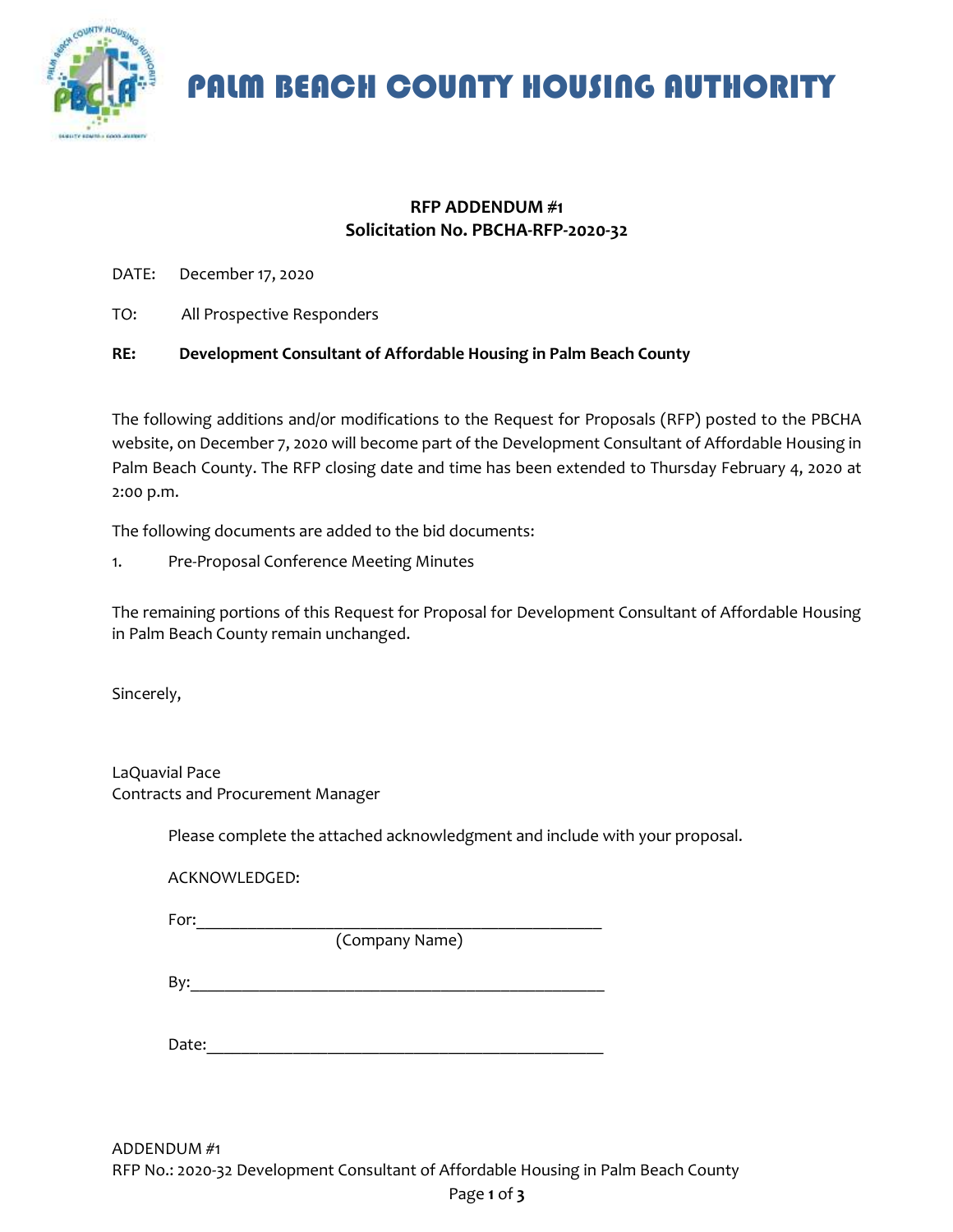## PALM BEACH COUNTY HOUSING AUTHORITY

### **PRE-PROPOSAL CONFERENCE MEETING MINUTES**

1. The pre-proposal conference was held on Thursday, December 16<sup>th</sup> at 1:00 pm, virtual via Microsoft Teams. Items discussed contract type; It is a definite term and infinite quantity contract. This contract will last for 2-year contract from date of award with a three (3) optional one (1) year renewals at PBCHA approval. Contract obligation will continue until the contract is completed. Per HUD regulation contracts cannot exceed 5 years. After 5 years the services shall be resolicited.

2. All question pertain to this solicitation must be in writing and emailed directly to Kerry James at [kejames@pbchafl.org.](mailto:kejames@pbchafl.org) You should not direct any questions to PBCHA Board of Commissioner, Tammy McDonald or any PBCHA Staff.

3. Respondents are required to submit (5) bound copies and (1) original copy of your proposal.

4. Section 3 forms are to be completed fully, initialed and signed.

5. Confidential documents should be labeled confidential. All confidential information should be marked as such. So, we would not share it. Such as financial information. There is a requirement for financial information later in this process but is not needed at this time. If you have confidential documents, please place them in a manila folder and mark them confidential. So, we would not share with anyone. "Do not mark your entire proposal confidential. If mark confidential it will be rejected".

6. Section 3 and Minority Business participation. It is important to our Board, so I real want you to pay attention to that section. They may be somebody that we can bring on and mentor along the way. Let us get creative and think outside the box.

7. Evaluation Criteria. Address all evaluation criteria set forth in this solicitation package. Proposal shall be concise but comprehensive enough to convey the required experience and capabilities. Please be clear and concise when responding.

8. Debarment. Palm Beach County Housing Authority will perform a debarment search on the HUD Limited Denial of Participation and Voluntary Abstention List and the System for Award Management website to ensure your firm is in good standing.

9. Question Period. Question are to be submitted before Thursday, January 28, 2021, (5) days before the submittal deadline. The timeline for proposal submission will not be extended atomically by asking a question.